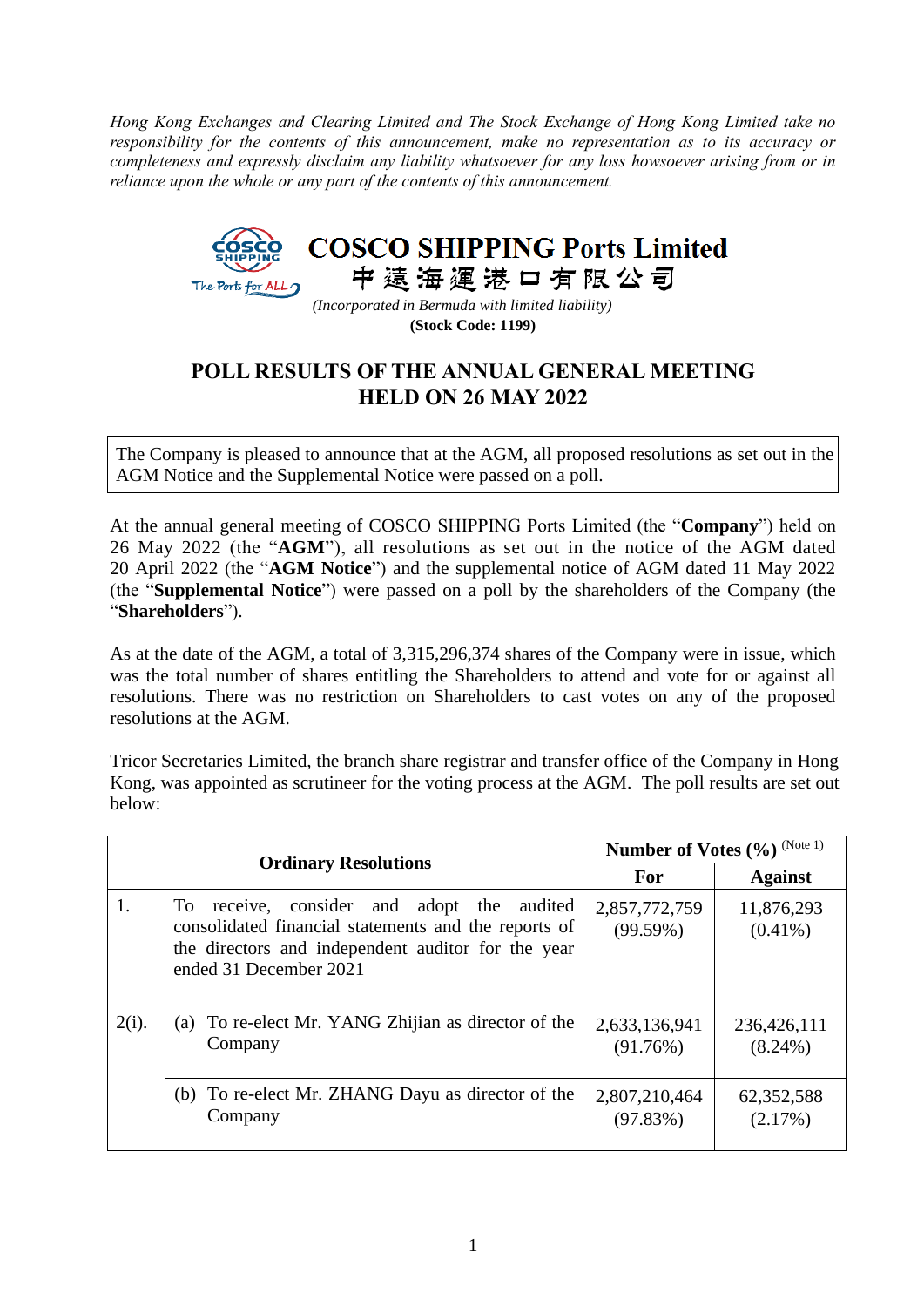|                           |                                                                                                                                                                                                         | Number of Votes (%) (Note 1) |                              |
|---------------------------|---------------------------------------------------------------------------------------------------------------------------------------------------------------------------------------------------------|------------------------------|------------------------------|
|                           | <b>Ordinary Resolutions</b>                                                                                                                                                                             | For                          | <b>Against</b>               |
|                           | (c) To re-elect Dr. WONG Tin Yau, Kelvin as director<br>of the Company                                                                                                                                  | 2,629,916,700<br>(91.65%)    | 239,646,352<br>$(8.35\%)$    |
|                           | (d) To re-elect Prof. CHAN Ka Lok as director of<br>the Company                                                                                                                                         | 2,851,307,048<br>(99.36%)    | 18,256,004<br>$(0.64\%)$     |
| $2(ii)$ .                 | To authorise the board of directors to fix the<br>remuneration of directors of the Company for the<br>year ending 31 December 2022                                                                      | 2,869,558,775<br>$(99.99\%)$ | 90,277<br>$(0.01\%)$         |
| 3.                        | To re-appoint PricewaterhouseCoopers as auditor of<br>the Company until the conclusion of the next annual<br>general meeting and authorise the board of directors<br>to fix the remuneration of auditor | 2,831,958,215<br>(98.69%)    | 37,690,837<br>$(1.31\%)$     |
| $4(A)$ .                  | To grant a general mandate to the directors to allot,<br>issue and deal with the additional shares of the<br>Company not exceeding 20% of the total number of<br>issued shares (Note 2)                 | 1,781,570,125<br>$(62.09\%)$ | 1,087,992,927<br>$(37.91\%)$ |
| $4(B)$ .                  | To grant a general mandate to the directors to<br>repurchase shares of the Company not exceeding<br>10% of the total number of issued shares (Note 2)                                                   | 2,857,353,237<br>(99.57%)    | 12,295,815<br>$(0.43\%)$     |
| $4(C)$ .                  | To extend the general mandate granted to the<br>directors to allot, issue and deal with the additional<br>shares of the Company repurchased by the Company<br>under item $No.4(B)$ above $No.4(b)$      | 1,791,172,096<br>$(62.42\%)$ | 1,078,390,956<br>(37.58%)    |
| <b>Special Resolution</b> |                                                                                                                                                                                                         | Number of Votes (%) (Note 1) |                              |
|                           |                                                                                                                                                                                                         | For                          | <b>Against</b>               |
| 5.                        | To approve the adoption of the new bye-laws of the<br>Company <sup>(Note 2)</sup>                                                                                                                       | 2,299,370,640<br>(80.13%)    | 570,192,412<br>(19.87%)      |

Notes:

1. Percentages rounded to 2 decimal places.

2. The full text of resolutions 4 and  $\overline{5}$  are set out in the AGM Notice.

As more than 50% of the votes were cast in favour of each of the above Ordinary Resolution 1 to 4, and not less than 75% of the votes were cast in favour of the above Special Resolution 5, the resolutions were duly passed by way of poll as Ordinary Resolutions and Special Resolution of the Company respectively.